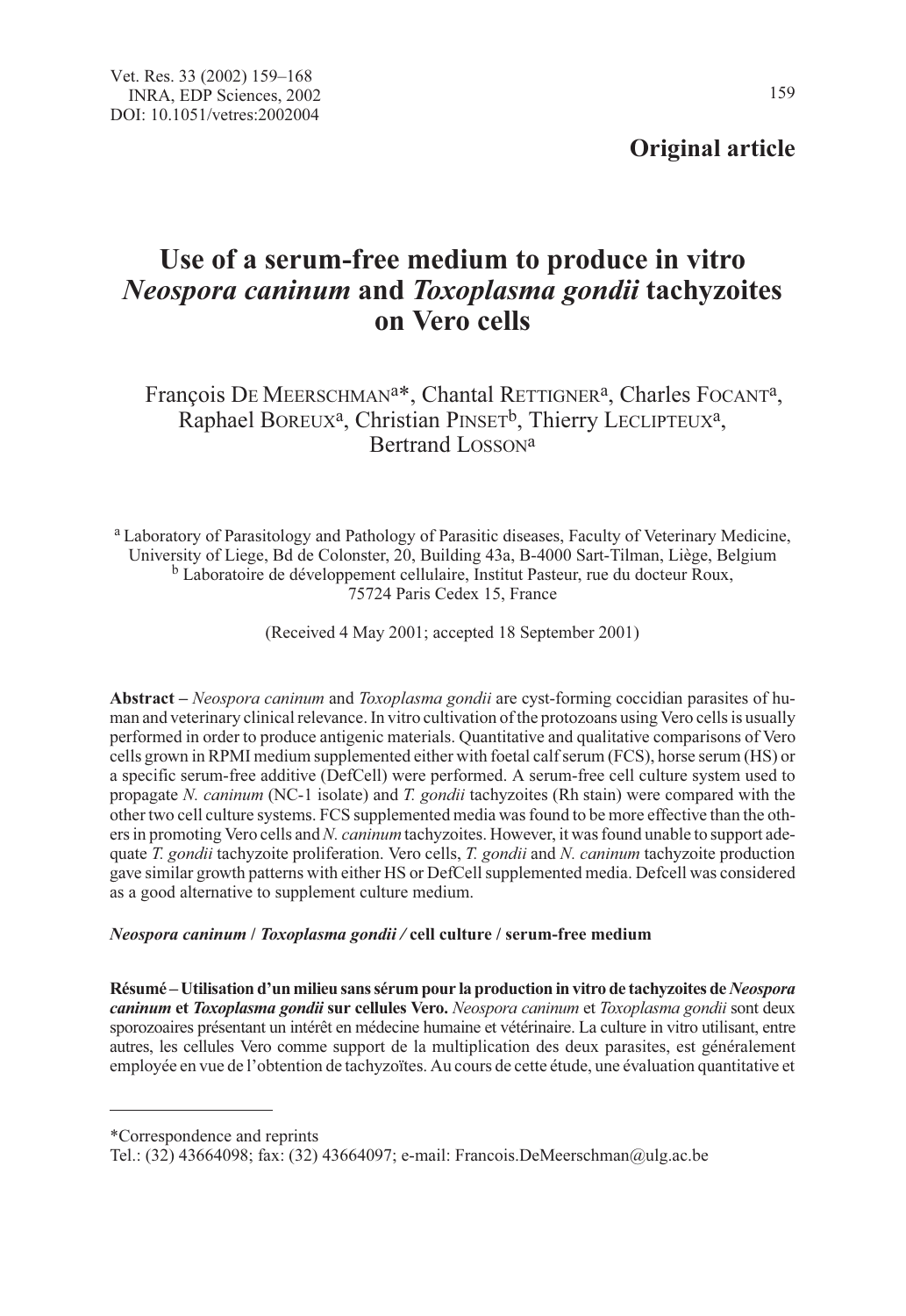qualitative de la production de cellules Vero dans un milieu complémenté en sérum de veau fœtal, de cheval ou bien avec un additif (DefCell) exempt de sérum, a été réalisée. Les trois types de milieu de culture ont également été employés et comparés dans le cadre de la production sur cellules Vero de tachyzoïtes de T. gondii (souche RH) et de N. caninum (isolat NC-1). Le milieu complémenté en sérum de veau fœtal s'est révélé être le plus adéquat pour la croissance de cellules Vero et la production de tachyzoïtes de N. caninum. Cependant, ce milieu s'est avéré incapable d'assurer une production optimale de tachyzoïtes de T. gondii. La production de cellules Vero, ainsi que de tachyzoïtes de T. gondii et de N. caninum, a présenté des caractéristiques communes en milieu complémenté en sérum de cheval et en DefCell. Ce dernier s'est révélé être une bonne alternative au sérum de veau fœtal et de cheval pour complémenter les milieux de culture. L'absence de protéines animales dans ce milieu présente un certain nombre d'avantages qui sont discutés.

Neospora caninum / Toxoplasma gondii / cellules Vero / milieu exempt de sérum

#### 1. INTRODUCTION

Neospora caninum and Toxoplasma gondii are two tissue-cyst-forming protozoa of the Sarcocystidae family in the Apicomplexa phylum. Neosporosis is now recognized as a major cause of bovine abortion and stillbirth in cattle throughout the world [12]. Neuromuscular clinical signs and sometimes ulcerative dermatitis may occur in N. caninum infected dogs [13, 14, 16, 36, 37]. Additionally, serological evidence of N. caninum infection in humans has been recorded in the United States during screening of blood donors by Indirect Fluorescent Antibody Test (IFAT) and immunoblotting. The significance of human exposure to this parasite is still unde termined [41]. The related parasite T. gondii is responsible for abortions and congenital infections in sheep, goats (for review see [7]) and humans [40] and disseminated toxoplasmosis is a severe disease in immunocompromised patients. However, T. gondii is not regarded as abortifacient in cattle although T. gondii specific DNA was recently detected by polymerase chain reaction (PCR) in damaged foetal brains, showing histo-pathological lesions consistent with a protozoan infection [18, 20].

Accurate diagnosis leads to a better understanding of the epidemiology of N. caninum, a potential cause of abortion in cattle. The diagnosis of neosporosis is based on post mortem of foetuses, antigen and/or parasite-host interactions evaluated by either histopathology or immunochemistry [27, 46]. These techniques are quite specific but are either time consuming or lacking sensitivity. IFAT [5] or antigen-capture and inhibition ELISAs [4, 6, 23] are widely used. PCR and DNA hybridization assays are mainly used in research laboratories to demonstrate the presence of N. caninum DNA in tissues [18, 42]. However, the suitability of these methods for practical use on autolysed or mummified foetuses needs to be further evaluated [45].

The production of antigenic material and the study of the relationship between the host cell and the parasites require in vitro cultivation of the protozoan. Tachyzoites of N. caninum and T. gondii have been cultivated in primary cells as well as in established lines [13, 28, 30]. The culture medium is usually supplemented with foetal calf serum (FCS). Some batches of foetal calf serum can cause agglutination and poor growth of the tachyzoites [22] and the presence of FCS can be responsible for a high background signal when using IFAT or ELISA. Horse serum (HS) has been proposed as an alternative to FCS. However, two sero-epidemiological surveys performed in North America using the N. caninum Agglutination Test (NAT) or IFAT have demonstrated that 11.5 and 23.3% of horse sera regarded as positive respectively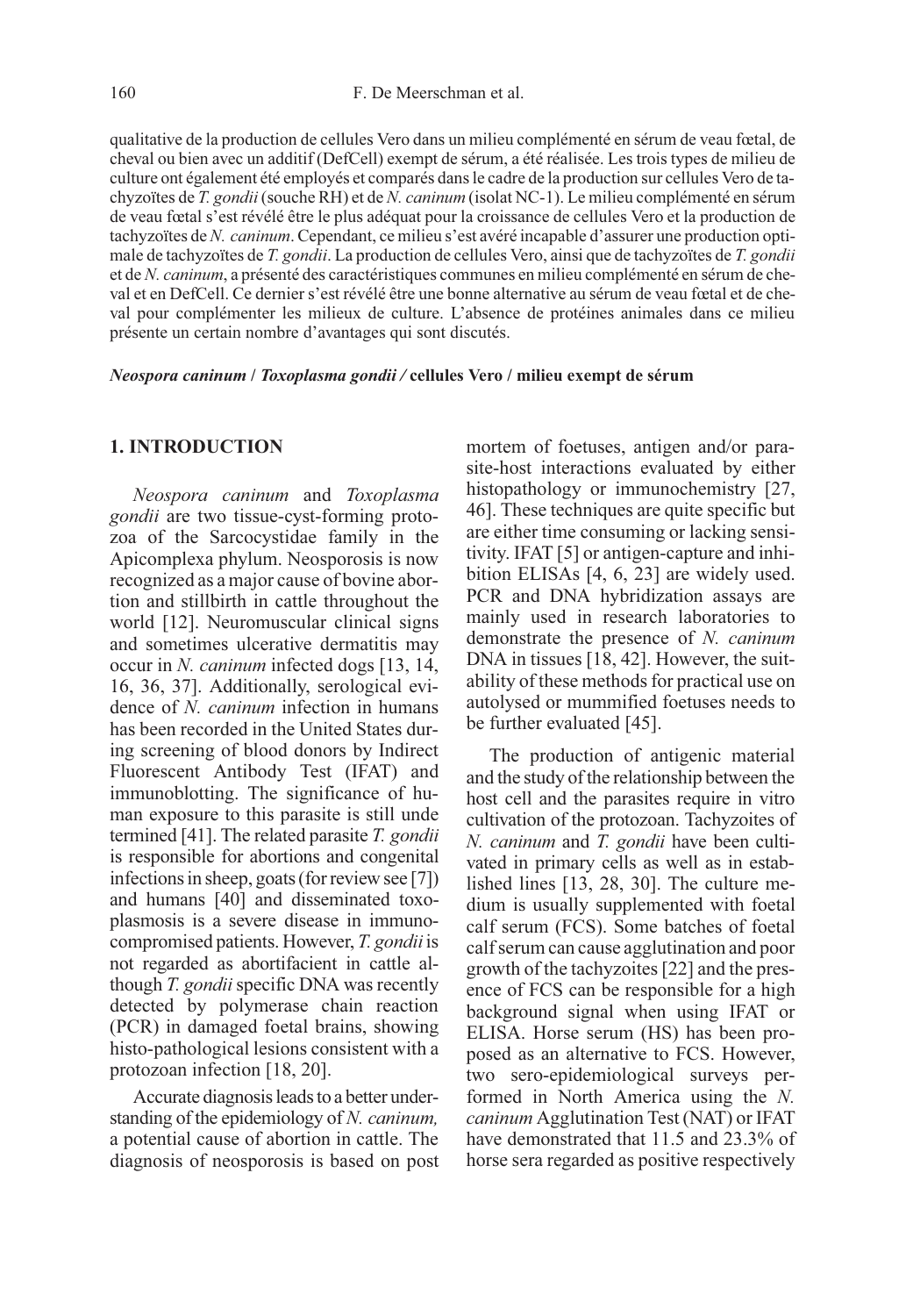[8, 17]. Recently, N. hughesi was identified in the horse in California [31]. Since N. caninum cross reacts serologically with this new species [31], seroconversion is indicative of exposure to either of these two parasites. The use of horse serum could, therefore, also lead to unexpectedly high background values when performing IFAT or ELISA.

In the present study, serum-free medium was evaluated in order to eliminate high background values when using serological techniques such as IFAT [2, 9, 15, 33], and ELISA [26, 32, 34, 44].

## 2. MATERIALS AND METHODS

## 2.1. Cell Culture

Comparisons were performed with three different media on Vero cells. Some cells were adapted to RPMI (BioMedia, Boussens, France) serum-free medium containing 10% specific additives (DefCell) (Institut Pasteur, Paris, France) while another batch had previously been adapted to grow in 2% RPMI enriched with heat-inactivated horse serum (Sera-Lab, Loughborough, United Kingdom). Vero cells grown routinely in RPMI containing 10% heat-inactivated FCS (Sera-Lab) were maintained as a standard. Both FCS and HS were found to be free of antibodies to T. gondii using a commercially available test (Toxo-Screen, Bio-Mérieux, Brussels, Belgium). Furthermore, no IgG antibodies to N. caninum were detected by IFAT [11] in FCS and HS after modifying the test for use in the horse. The cells were observed at  $100 \times$  magnification in order to evaluate when they became confluent. The RPMI medium was supplemented with stabilised glutamine (Glutamax), nonessential amino acids, sodium pyruvate, with 100 U/mL of penicillin and 100 µg/mL of streptomycin (Biomedia). Tachyzoites of N. caninum (NC-1 isolate) [13] as well as *T. gondii* tachyzoites (RH strain) had been previously grown in Vero

cells in a foetal calf sera supplemented medium. After cell adaptation in a serum-free medium, the growth of both species of tachyzoites was evaluated in the adapted cell lines.

## 2.2. Cell count

Cell cultures were maintained in batches of 24 T 25 flasks (Corning, New York, USA) at a time. Cell growth was evaluated both qualitatively and quantitatively. Examinations were made daily at  $100 \times$  magnification using an inverted microscope equipped with phase contrast. Cell morphology and the ratio between living and dead cells were recorded. Counts were performed using Trypan blue dye (0.4%) (Flow Laboratories, Edinburgh, UK) in order to evaluate the number of dead cells. For each parasite medium combination, a quantitative evaluation was performed on eight flasks, one flask of each combination being used each day for trypsinisation and cell counts. For each flask, cell counts were repeated seven times with a Thoma haemocytometer. Briefly, culture medium was discarded and cells were washed with 5 mL sterile PBS before trypsinisation until all cells were removed from the plastic. Then, trypsin was neutralised by the addition of a medium containing 10% FCS up to a final volume of 11 mL. Cells were centrifuged at 130 g for 10 min and re-suspended in 5 mL PBS for counting.

## 2.3. Parasite count

Shape, density and intra or extracellular position of the tachyzoites were evaluated. Each series of 24 T25 flasks was incubated with 250 000 NC-1 or 60 000 RH tachyzoites of N. caninum and T. gondii respectively. Parasite counts were performed on eight flasks for each parasite. Two flasks were used each day between day 3 and day 6, post infection. Infected and non infected cells were collected with a cell scraper and then transferred into a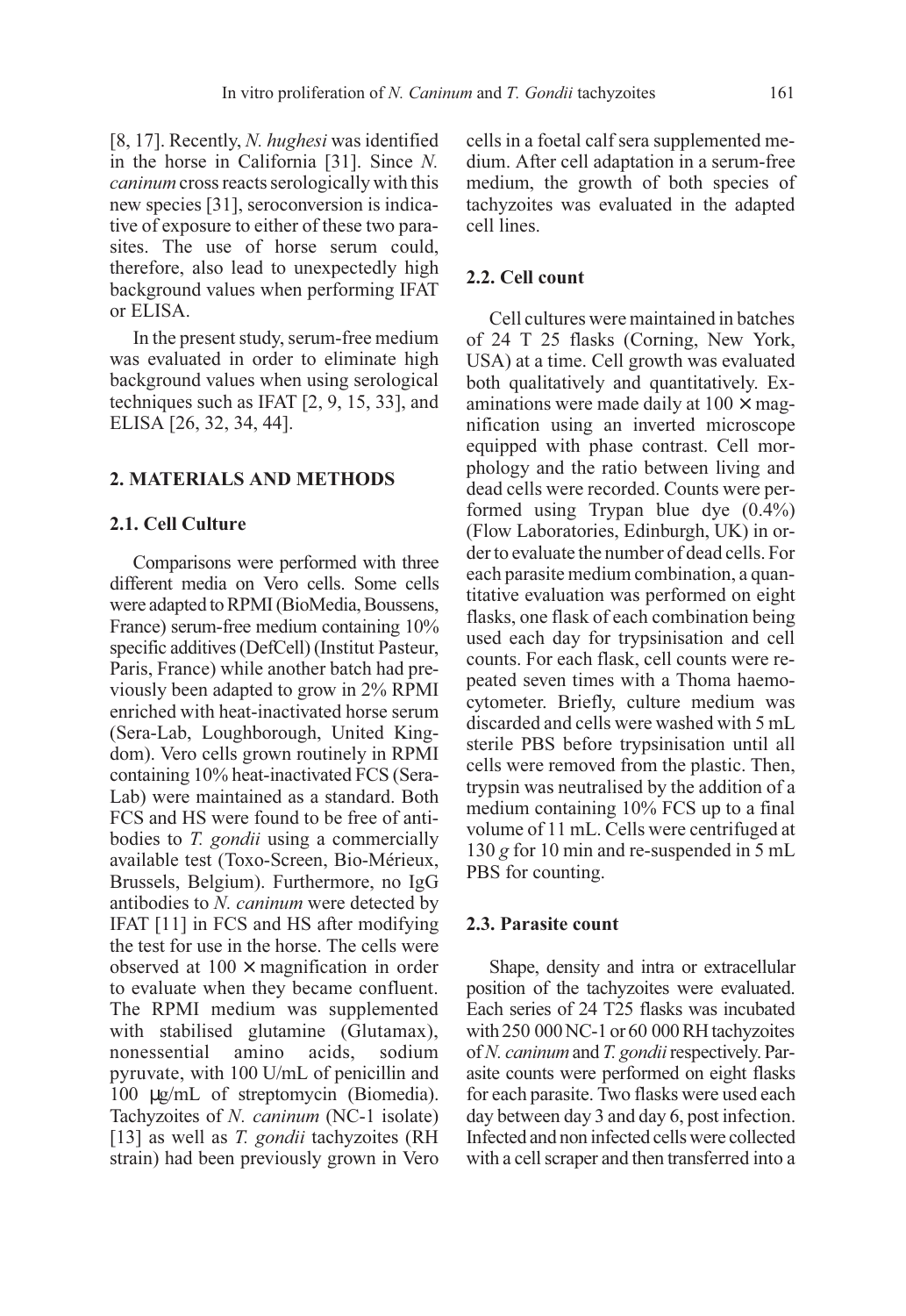30 mL vessel. Cell suspensions were then passed through a 25 gauge needle in order to rupture remaining intact cells and to expel tachyzoites. The suspension was centrifuged for 20 min at  $1.350 \times g$ . The supernatant was discarded and the pellet was appropriately diluted in PBS depending on the concentration of the parasites. Counting was performed at  $100 \times$  magnification using a Thoma haemocytometer.

#### 2.4. Statistical analysis

Student t-test was performed to compare Vero cells or tachyzoite production on each day of the trial. Normality and equality of variance assumptions were evaluated by performing the Kolmogorov–Smirnov and Fischer exact tests respectively. Each time either normality or equality of variance were not carried out a Mann-Whitney test was used. In all other cases, p-level values were the result of the Student t-test.

## 3. RESULTS

#### 3.1. Cell evaluation

#### 3.1.1. Qualitative evaluation

Cell cultures consisted of Vero cells adapted to RPMI, supplemented either with 2% HS, 10% DefCell or 10% FCS. An average of 1 500 000 cells were put into culture in each T25 flask. Cells became confluent in all cases on day 3. A monolayer was observed when cells were maintained in the presence of HS or DefCell whereas cells cultured in the presence of FCS became hyper-confluent and contained some granules. Overgrowth was observed in all media on day 4. In media supplemented with HS and FCS, some cells were released from the plastic substrate. On day 5, overgrowth was very marked in a culture with an FCS supplemented medium and many round, granular cells were floating in the supernatant. This was also observed to a lesser extent with Vero cells in the HS supplemented medium. In contrast, most cells maintained in the DefCell supplemented medium, were still alive and adherent, with the classical Vero elongated shape. At the end of the assay (day 7) HS and FCS supplemented media cells were almost all in suspension while DefCell cells were still adherent on the plastic substrate, without signs of lysis.

#### 3.1.2. Quantitative evaluation

From a quantitative point of view, cell growth was better in the FCS supplemented medium (Fig. 1). Generally, numbers of cells doubled each day in FCS up to day 3, while they grew more slowly in the two other media. After day 3, FCS cell numbers reached a stationary phase and then declined between day 5 and 6 before increasing again on day 7. This decrease was also observed in the HS medium between days 5 and 6. In contrast, DefCell cells grew regularly up to day 7 without showing any decline, except on day 7, when cells became almost confluent. Significant differences between culture in FCS and the two others were observed throughout (with all  $p \leq$ 0.00001) except on day six when no difference was found between FCS and the DefCell supplemented media. On day six, FCS cells were already in the final decline phase while in the other cases cells were still in their growth phase. When comparing cell production in DefCell and HS supplemented media, production in the former was significantly higher on days three and four ( $p < 0.00001$  and  $p < 0.003$  respectively) but lower on day  $6 (p \le 0.00001)$ whereas there was no statistical difference on day 5.

The DefCell medium seemed to promote a better cell survival than the two other media used. A decreased viability of 30% and 9% respectively on day 7 was observed with HS and DefCell media.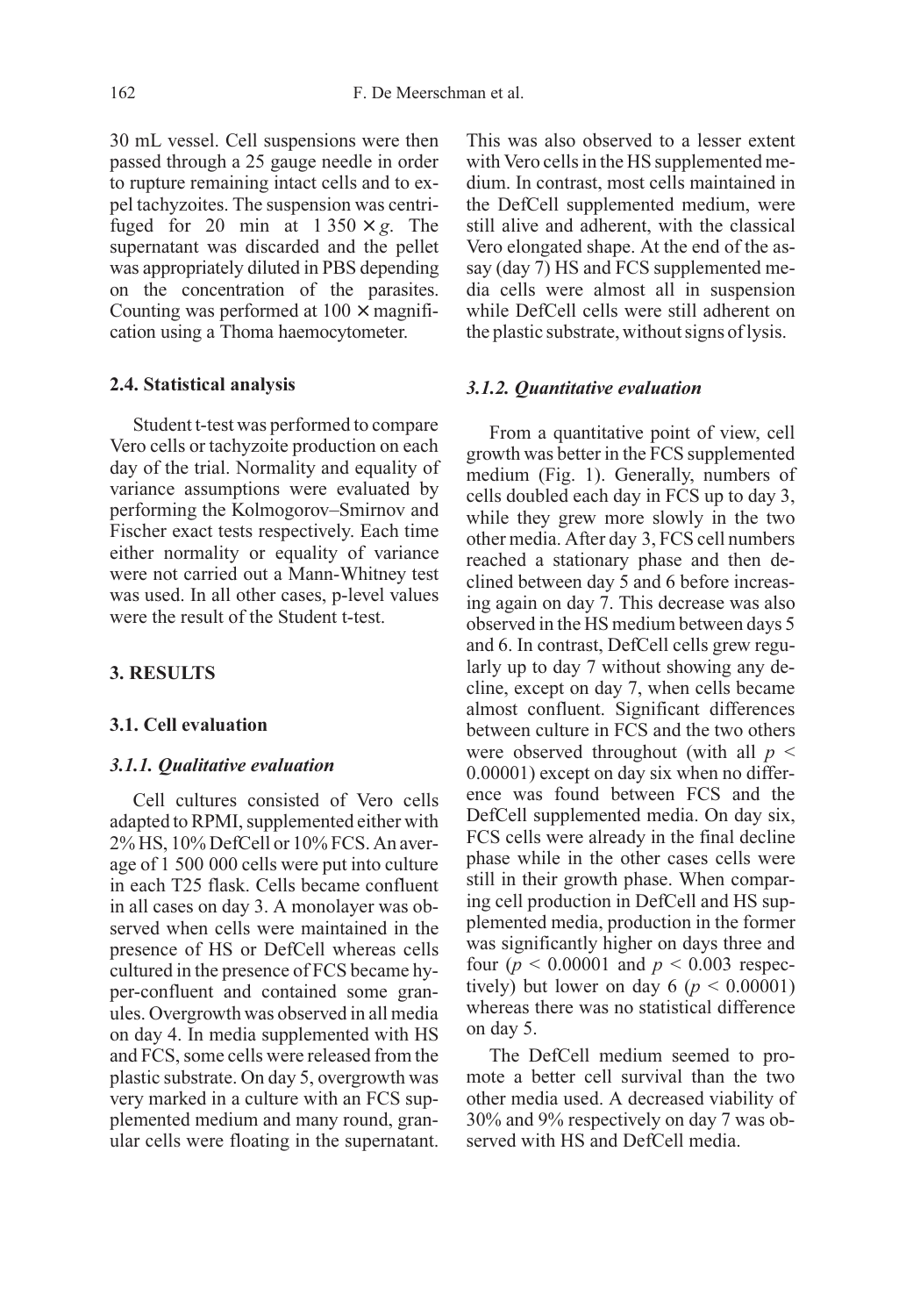

Figure 1. Vero cell production in three different supplemented media. (FCS: media supplemented with 10% foetal calf serum; HS: media supplemented with 2% horse serum; DefCell: media supplemented with 10% additives from the Institut Pasteur of Paris.) Kinetics in HS and DefCell show the same growth pattern while FCS cells rise rapidly up to day 5. FCS cells reach a plateau at day 3 while the other two still show growth at day 6. On the contrary, cells growing in DefCell and HS supplements remained in a lag phase for two days before starting their exponential phase.

#### 3.2. Parasite growth

#### 3.2.1. T. gondii tachyzoites

One day after infection with T. gondii tachyzoites, cells showed an infection rate between 3 and 5% irrespective of the type of medium. On day 2, the infection rate increased very quickly in FCS cells reaching 50–70%. The rate was around 30–40% in the HS medium while it remained between 5 and 10% in the DefCell medium. On day 3, the rise was 60 to 80% in HS cells. On the contrary, lysis was now obvious in all cases, even in the DefCell cells, with the lowest infection rate. Surprisingly, FCS cells remained in good condition during the entire experimental period. No tachyzoites were observed in suspension and areas of lysis were rarely observed. In the other two media, lysis was around 30% and many tachyzoites were observed in suspension. On days 6 and 7, no tachyzoites were observed in FCS cells. In contrast, they were commonly observed in lysis areas in both HS and DefCell media. From a quantitative point of view, HS and DefCell cells showed both an increase in the number of visible tachyzoites (Fig. 2). But in the former case, the number of tachyzoites seemed to reach a plateau on day 5 while those produced in the DefCell media increased up to day 6 to reach 9 050 000 parasites/mL. Tachyzoite production was significantly different between the two supplemented media from day 4 to 6. Surprisingly, parasite production remained very low in cells grown in the FCS medium.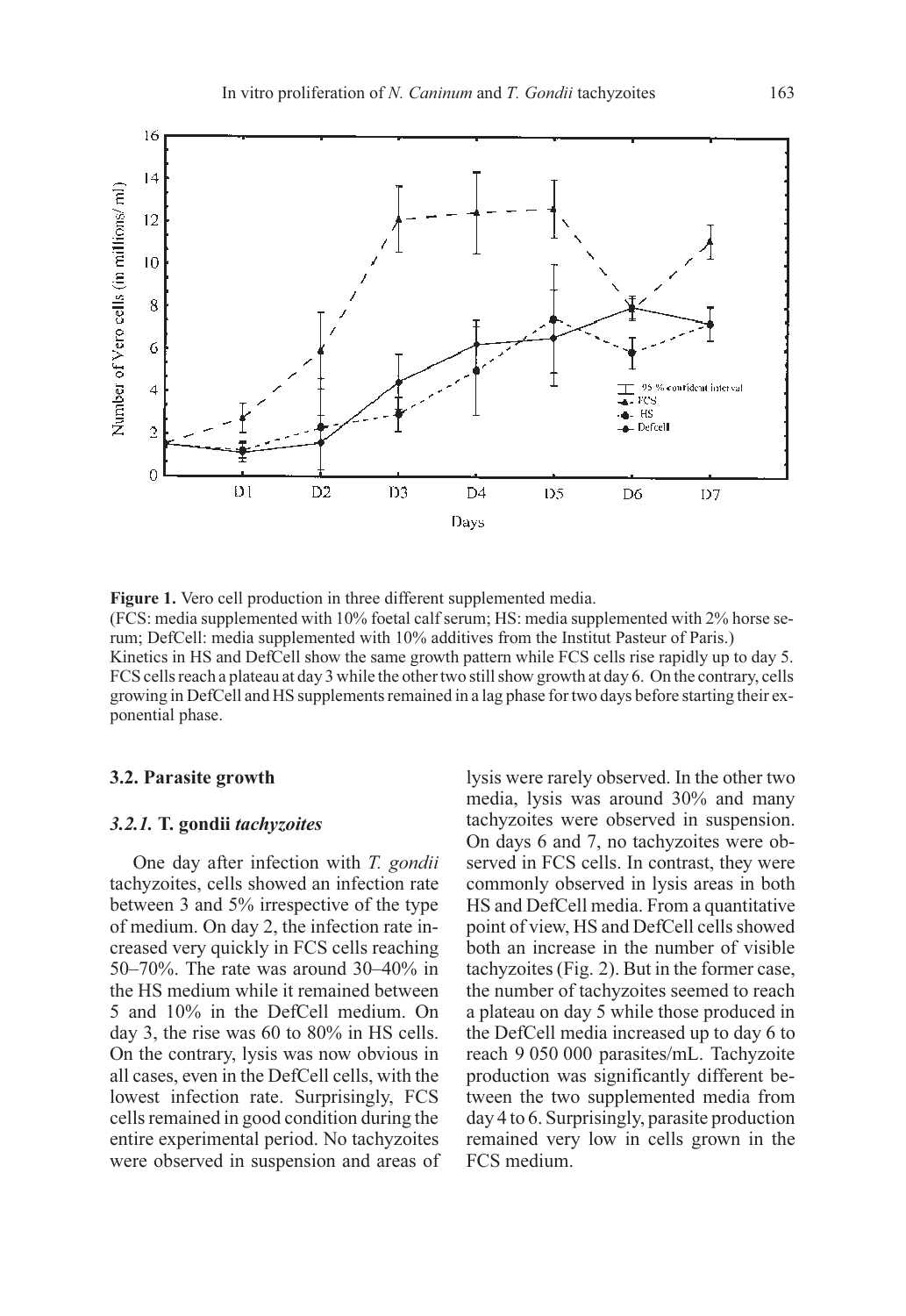

Figure 2. T. gondii tachyzoite production in three different supplemented media. Production starts after the "lag" phase in HS and DefCell, however it remains at a very low level for the entire experimental period in FCS. Both DefCell and HS are suitable for the production of T. gondii.

#### 3.2.2. N. caninum tachyzoites

As in the case of T. gondii, 3 to 5% of the cells were infected with N. caninum tachyzoites on day 1. On day 2, 50–70, 40–50 and 30–40% of the cells were infected in FCS, HS and DefCell media respectively. In both FCS and DefCell conditions, few tachyzoites were present in suspension while 15–20% of the cells had ruptured. The HS medium showed 3 to 5% of lysis with no tachyzoites in suspension. On day 3, infection reached 90% in FCS with 50% of the cells being lysed. The results were similar in the HS medium, while the DefCell medium showed only 15–30% lysis and 70% infected cells. Five days after the start of the experiment, almost all HS cells were destroyed while 70% of the DefCell cells were still intact. Nevertheless in this case, numerous tachyzoites were observed in suspension throughout the culture. Cell clusters containing tachyzoites in suspension were observed in both the FCS and HS media on days 5 and 6 while rounded tachyzoites were present in suspension in both HS and DefCell conditions. Tachyzoites were more evenly distributed in DefCell medium than in HS medium where they appeared in clusters.

Figure 3 indicates that N. caninum counts gave results which were very different from those obtained with T. gondii. Best production was achieved in FCS with a total count of  $173 \times 10^6$  tachyzoites/mL on day 5, with a decrease in parasite count observed by day 5, probably related to the cell evolution observed during this period. Proliferation was very rapid, since  $120 \times 10^6$ tachyzoites/mL were observed on day 4 while only  $45 \times 10^6$  in HS and  $37.5 \times 10^6$ organisms were observed in HS and DefCell media respectively. Significant differences were found between tachyzoite production on each day when all conditions were compared statistically. By comparing Figures 1 and 3, the maximum production of tachyzoites seemed to be related to the number of cells present in the flask. Indeed,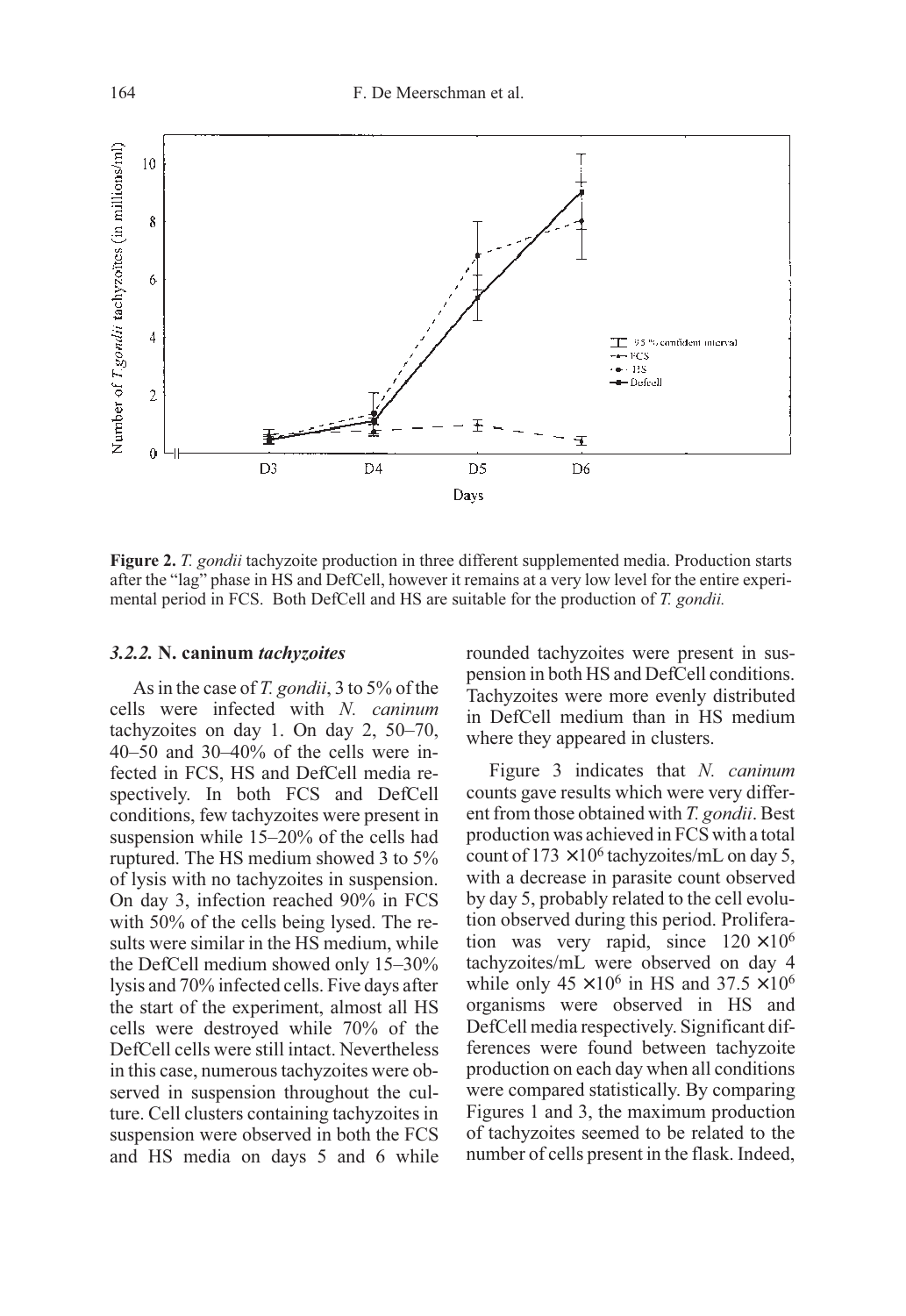

Figure 3. N. *caninum* tachyzoite production in the three different supplemented media. The production starts without any "lag" phase in the three different types of media. Both DefCell and HS are suitable for producing N. caninum, but FCS gives the best results in terms of the quantity of tachyzoites produced.

except on day 6, maximum production was reached in the FCS medium on day 5 while in the other two supplemented media, production levels were  $50-70 \times 10^6$  on the same day. Although the numbers observed within the DefCell condition were always lower than for HS, the increases followed the same trend.

## 4. DISCUSSION

In the present study, RPMI was used as the base medium supplemented with 10% FCS. Other supplements were added at concentrations of 2% for HS and 10% for DefCell. In the FCS medium, cell doubling time was 24 h, during the exponential phase, while this period was expanded to 48 h and 56 h in HS, and DefCell media respectively. Clearly, FCS is more effective than the other supplements in promoting Vero cell proliferation. Cell kinetics in HS and DefCell show the same growth pattern with a lag phase of two days before entering an exponential phase while in the FCS, cell numbers rapidly reached a plateau on day 3.

Currently, T. gondii tachyzoites are produced by serial passages in the peritoneal cavity of mice or cotton rats [1, 3, 35, 43]. Although convenient and reliable, this technique is ethically undesirable. Alternative in vitro methods, using MRC5 fibro- blasts complemented with FCS, were used for short studies assessing the effect of antimicrobial agents on T. gondii [3, 10, 21]. Additionally, continuous cell lines such as HeLa, LLC and Vero were also found to be suitable for the propagation of tachyzoites of T. gondii for the needs of a general hospital laboratory [19]. Recently, the good performances of the dye test [39] were reported with tachyzoites grown in cell cultures supplemented with FCS [1]. However, in the present study, FCS was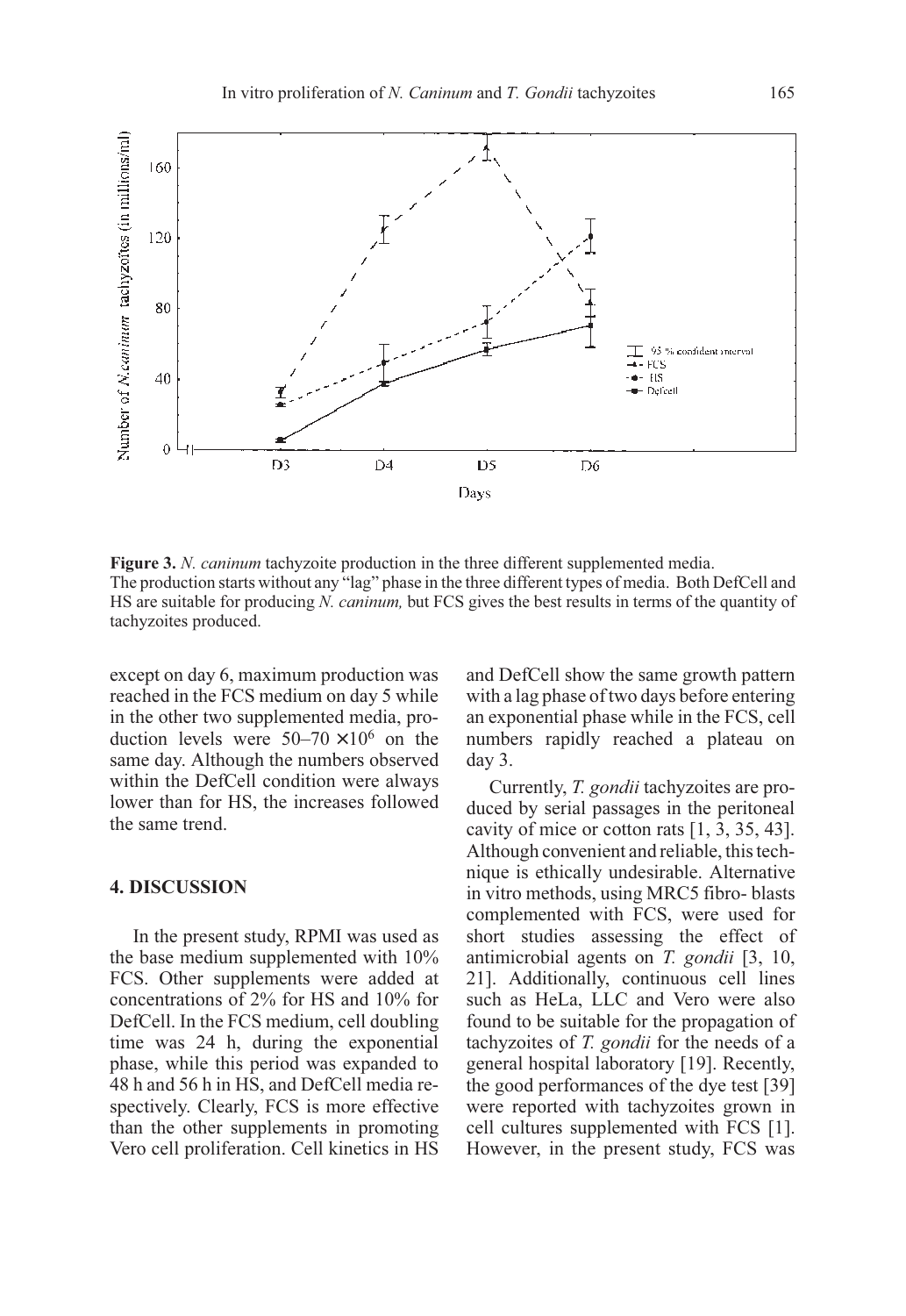unable to support adequate T. gondii parasite replication rates. The maximum number of tachyzoites produced was close to 106 on day 5 while at the same time HS and DefCell yielded 7 and 5.5 times more parasites, respectively. The batch of FCS, used in this study, may have contained factors which adversely affected tachyzoite growth. HeLa cells were previously reported [19] as being more effective than Vero cells for the production of T. gondii tachyzoites in FCS supplemented medium. Since the primary goal of this study was the establishment of a serum free medium for the production of N. caninum tachyzoites, Vero cells were selected to support tachyzoite proliferation [13, 28, 30]. The use of HeLa cells adapted in the Defcell medium should give interesting results with T. gondii.

In the present work, N. caninum growth was better in FCS supplemented medium. However, the use of different batches of FCS could lead to irregular growth and various technical problems when performing serological tests such as IFAT (unpublished observation) and Defcell medium represents an interesting alternative.

In vitro cultures are also used to screen potential chemotherapeutic agents [3, 10, 21, 29, 30] to study the process of cell invasion by the parasite [24] or perform genetic manipulation on the parasite [25, 38]. The presence of serum proteins, or even specific antibodies, could hamper these experiments. The use of a chemically defined medium, such as the one used in the present work, could theoretically eliminate all these problems. In conclusion, for T. gondii culture, the Defcell medium should be regarded as a good alternative to the FCS supplemented medium due to the absence of animal protein and the satisfactory level of tachyzoite production whereas the Defcell medium is also able to provide regular supply or viable N. caninum tachyzoites more suitable for serological assays than the conventionally produced parasites. However Defcell medium is relatively expensive and it would be useful to compare it under the same conditions with IgG free horse serum which could be a cheaper alternative.

## AKNOWLEDGEMENTS

The authors especially thank Dr D. Buxton (Moredun Research Institute, Edinburgh, UK) and the Janssen Reseach Foundation (Beerse, Belgium) for providing us with the N. *caninum* isolate and the RH strain of T. gondii respectively. We thank also Dr O'Brien (Veterinary Research Laboratory, Dublin, Ireland) for useful comments on the manuscript. This work was supported by grant Nº 5774A from the Federal Ministry of Agriculture Section Research Development, Belgium.

#### REFERENCES

- [1] Ashburn D., Evans R., Chatterton J.M., Joss A.W., Ho-Yen D.O., Toxoplasma dye test using cell culture derived tachyzoites, J. Clin. Pathol. 53 (2000) 630-633.
- [2] Barr B.C., Anderson M.L., Sverlow K.W., Conrad P.A., Diagnosis of bovine fetal Neospora infection with an indirect fluorescent antibody test, Vet. Rec. 137 (1995) 611-613.
- [3] Benoit-Vical F., Santillana-Hayat M., Kone-Bamba D., Mallie M., Derouin F., Anti-Toxoplasma activity of vegetal extracts used in West African traditional medicine, Parasite 7 (2000) 3-7.
- [4] Bjorkman C., Lunden A., Application of iscom antigen preparations in ELISAs for diagnosis of Neospora and Toxoplasma infections, Int. J. Parasitol. 28 (1998) 187-193.
- [5] Bjorkman C., Uggla A., Serological diagnosis of Neospora caninum infection, Int. J. Parasitol. 29 (1999) 1497-1507.
- [6] Bjorkman C., Lunden A., Holmdahl J., Barber J., Trees A.J., Uggla A., Neospora caninum in dogs: detection of antibodies by ELISA using an iscom antigen, Parasite Immunol. 16 (1994) 643-648.
- [7] Buxton D., Protozoan infections (Toxoplama gondii, Neospora caninum and Sarcocystis spp.) in sheep and goats: recent advances, Vet. Res. 29 (1998) 289-310.
- [8] Cheadle M.A., Lindsay D.S., Rowe S., Dykstra C.C., Williams M.A., Spencer J.A., Toivio-Kinnucan M.A., Lenz S.D., Newton J.C.,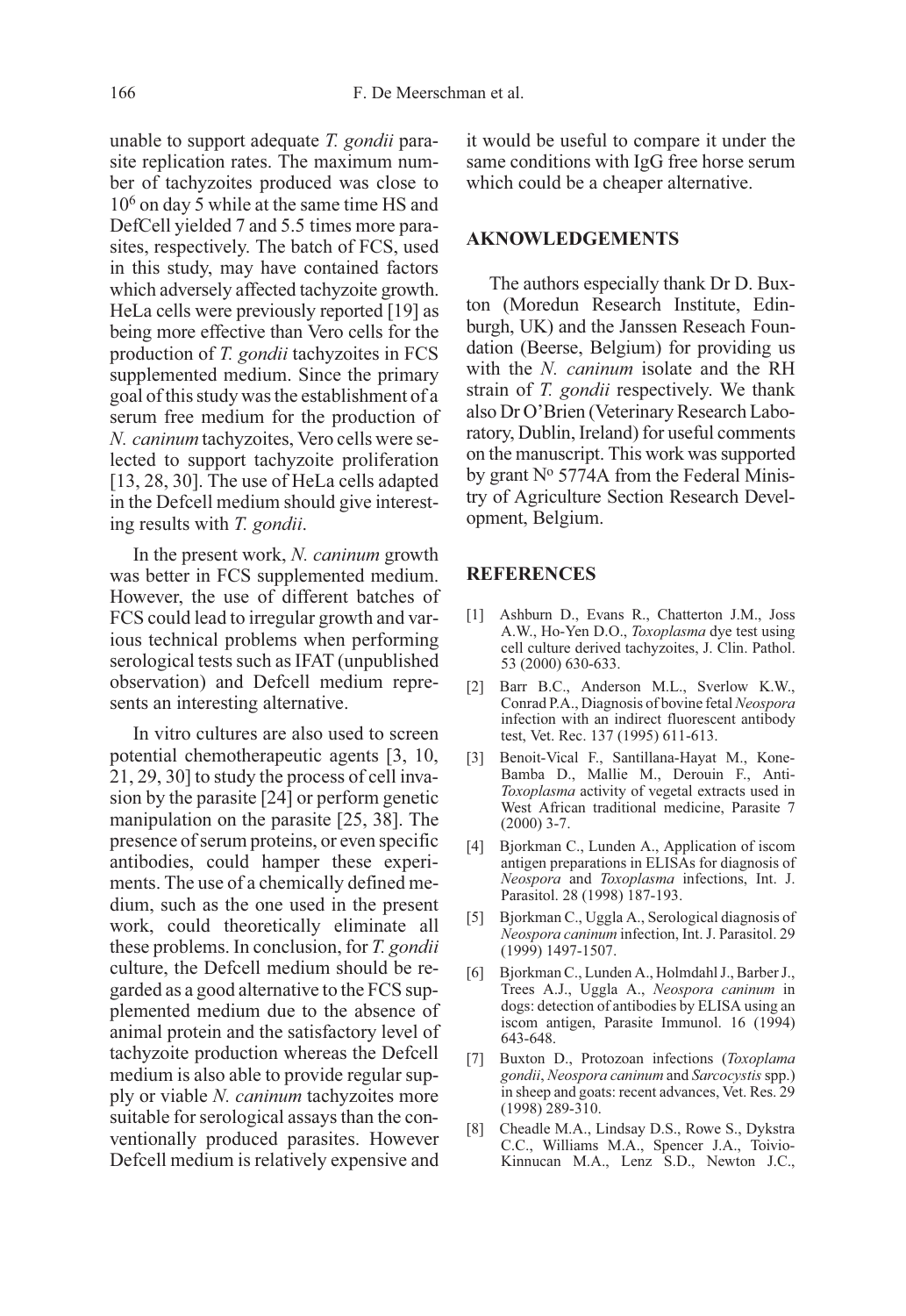Rolsma M.D., Blagburn B.L., Prevalence of antibodies to Neospora sp. in horses from Alabama and characterisation of an isolate recovered from a naturally infected horse, Int. J. Parasitol. 29 (1999) 1537-1543.

- [9] Conrad P.A., Sverlow K., Anderson M., Rowe J., BonDurant R., Tuter G., Breitmeyer R., Palmer C., Thurmond M., Ardans A., Detection of serum antibody responses in cattle with natural or experimental Neospora infections, J. Vet. Diagn. Invest 5 (1993) 572-578.
- [10] Derouin F., Chastang C., Enzyme immunoassay to assess effect of antimicrobial agents on Toxoplasma gondii in tissue culture, Antimicrob. Agents Chemother. 32 (1988) 303-307.
- [11] De Meerschman F., Czaplicki G., Focant C., Boreux R., Leclipteux T., Losson B., Cattle neosporosis in Belgium: a case-control study in dairy and beef cattle, in: Hemphill A., Gottstein B. (Eds)., A European perspective on Neospora caninum, Int. J. Parasitol. 30 (2000) 877-924.
- [12] Dubey J.P., Lindsay D.S., A review of Neospora caninum and neosporosis, Vet. Parasitol. 67 (1996) 1-59.
- [13] Dubey J.P., Hattel A.L., Lindsay D.S., Topper M.J., Neonatal Neospora caninum infection in dogs: isolation of the causative agent and experimental transmission, J. Am. Vet. Med. Assoc. 193 (1988) 1259-1263.
- [14] Dubey J.P., Carpenter J.L., Speer C.A., Topper M.J., Uggla A., Newly recognized fatal protozoan disease of dogs, J. Am. Vet. Med. Assoc. 192 (1988) 1269-1285.
- [15] Dubey J.P., Lindsay D.S., Adams D.S., Gay J.M., Baszler T.V., Blagburn B.L., Thulliez P., Serologic responses of cattle and other animals infected with Neospora caninum, Am. J. Vet. Res. 57 (1996) 329-336.
- [16] Dubey J.P., Dorough K.R., Jenkins M.C., Liddell S., Speer C.A., Kwok O.C., Shen S.K., Canine neosporosis: clinical signs, diagnosis, treatment and isolation of Neospora caninum in mice and cell culture, Int. J. Parasitol. 28 (1998) 1293-1304.
- [17] Dubey J.P., Romand S., Thulliez P., Kwok O.C., Shen S.K., Gamble H.R., Prevalence of antibodies to Neospora caninum in horses in North America, J. Parasitol. 85 (1999) 968-969.
- [18] Ellis J.T., Polymerase chain reaction approaches for the detection of Neospora caninum and Toxoplasma gondii, Int. J. Parasitol. 28 (1998) 1053-1060.
- [19] Evans R., Chatterton J.M., Ashburn D., Joss A.W., Ho-Yen D.O., Cell-culture system for continuous production of Toxoplasma gondii tachyzoites, Eur. J. Clin. Microbiol. Infect. Dis. 18 (1999) 879-884.
- [20] Gottstein B., Hentrich B., Wyss R., Thur B., Busato A., Stark K.D., Muller N., Molecular and immunodiagnostic investigations on bovine

neosporosis in Switzerland, Int. J. Parasitol. 28 (1998) 679-691.

- [21] Gozalbes R., Brun-Pascaud M., Garcia-Domenech R., Galvez J., Girard P.M., Doucet J.P., Derouin F., Anti-toxoplasma activities of 24 quinolones and fluoroquinolones in vitro: prediction of activity by molecular topology and virtual computational techniques, Antimicrob. Agents Chemother. 44 (2000) 2771-2776.
- [22] Hemphill A., The host-parasite relationship in neosporosis, Adv. Parasitol. 43 (1999) 47-104.
- [23] Hemphill A., Gottstein B., A European perspective on Neospora caninum, Int. J. Parasitol. 30 (2000) 877-924.
- [24] Hemphill A., Gottstein B., Kaufmann H., Adhesion and invasion of bovine endothelial cells by Neosporacaninum,Parasitol.112(1996)183-197.
- [25] Howe D.K., Mercier C., Messina M., Sibley L.D., Expression of Toxoplasma gondii genes in the closely-related apicomplexan parasite Neospora caninum, Mol. Biochem. Parasitol. 86 (1997) 29-36.
- [26] Lally N.C., Jenkins M.C., Dubey J.P., Evaluation of two Neospora caninum recombinant antigens for use in an enzyme-linked immunosorbent assay for the diagnosis of bovine neosporosis, Clin. Diagn. Lab. Immunol. 3 (1996) 275-279.
- [27] Lindsay D.S., Dubey J.P., Immunohistochemical diagnosis of Neospora caninum in tissue sections, Am. J. Vet. Res. 50 (1989) 1981-1983.
- [28] Lindsay D.S., Speer C.A., Toivio-Kinnucan M.A., Dubey J.P., Blagburn B.L., Use of infected cultured cells to compare ultrastructural features of Neospora caninum from dogs and Toxoplasma gondii, Am. J. Vet. Res. 54 (1993) 103-106.
- [29] Lindsay D.S., Butler J.M., Rippey N.S., Blagburn B.L., Demonstration of synergistic effects of sulfonamides and dihydrofolate reductase/thymidylate synthase inhibitors against Neospora caninum tachyzoites in cultured cells, and characterization of mutants resistant to pyrimethamine,Am.J.Vet.Res.57(1996)68-72.
- [30] Lindsay D.S., Butler J.M., Blagburn B.L., Efficacy of decoquinate against Neospora caninum tachyzoites in cell cultures, Vet. Parasitol. 68 (1997) 35-40.
- [31] Marsh A.E., Barr B.C., Packham A.E., Conrad P.A., Description of a new Neospora species (Protozoa: Apicomplexa: Sarcocystidae), J. Parasitol. 84 (1998) 983-991.
- [32] Obwaller A., Hassl A., Picher O., Aspock H., An enzyme-linked immunosorbent assay with whole trophozoites of Toxoplasma gondii from serum-free tissue culture for detection of specific antibodies, Parasitol. Res. 81 (1995) 361-364.
- [33] Pare J., Hietala S.K., Thurmond M.C., Interpretation of an indirect fluorescent antibody test for diagnosis of Neospora sp. infection in cattle, J. Vet. Diagn. Invest. 7 (1995) 273-275.
- [34] Pare J., Hietala S.K., Thurmond M.C., An enzyme-linked immunosorbent assay (ELISA) for